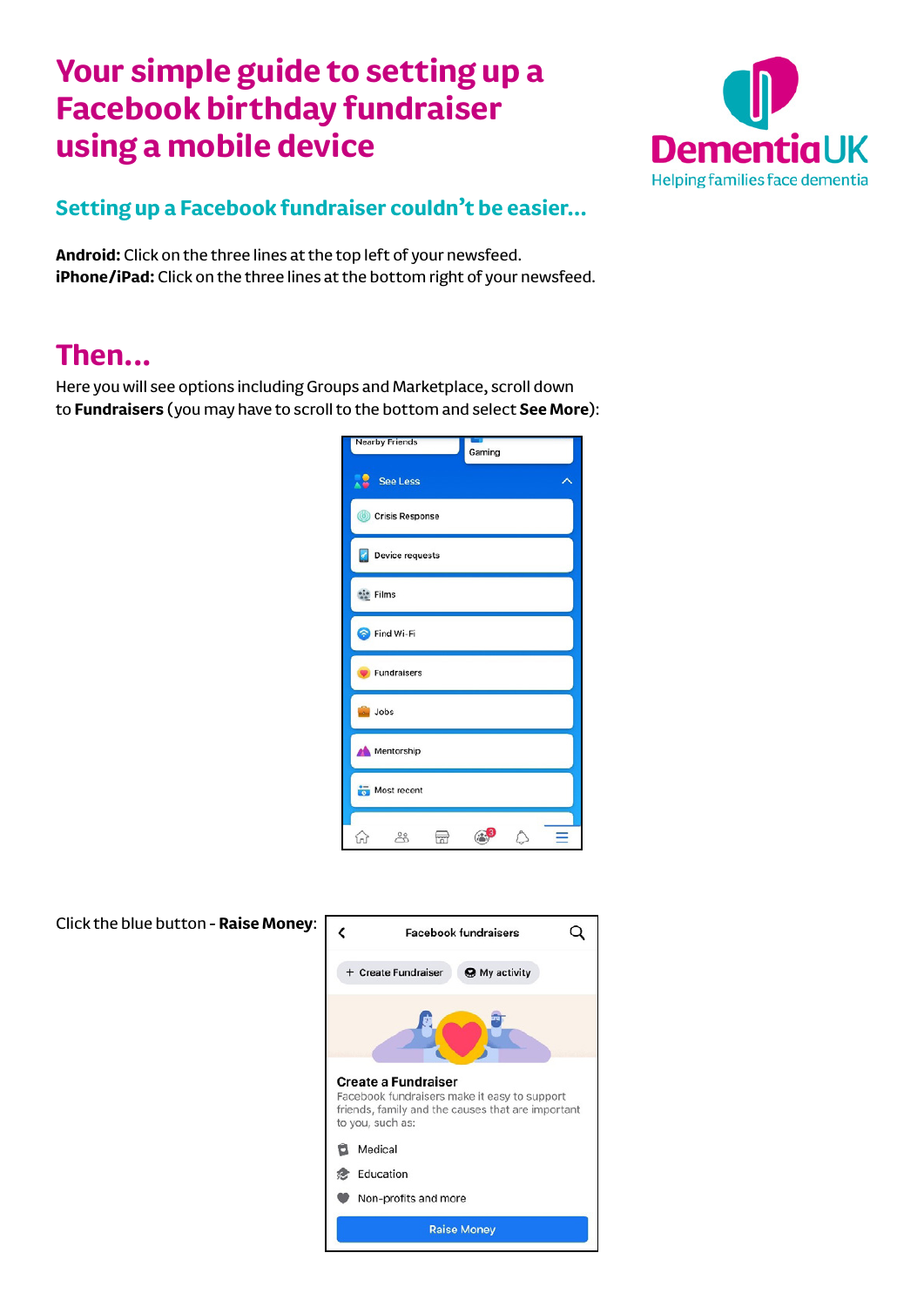



#### Select **Dementia UK:**



### **Nearly there…**

Here you can personalise your fundraiser page. Firstly, you can choose a **cover photo** or use the Dementia UK one provided.

#### **Edit your fundraiser title e.g. Sophia's fundraiser for Dementia UK!**

You will then see some **information** already written about Dementia UK to tell any potential donor a little about us. You can personalise this by detailing your reasons why you have chosen to fundraise for us, but it is completely up to you.

Then simply, edit the **goal amount** accordingly: